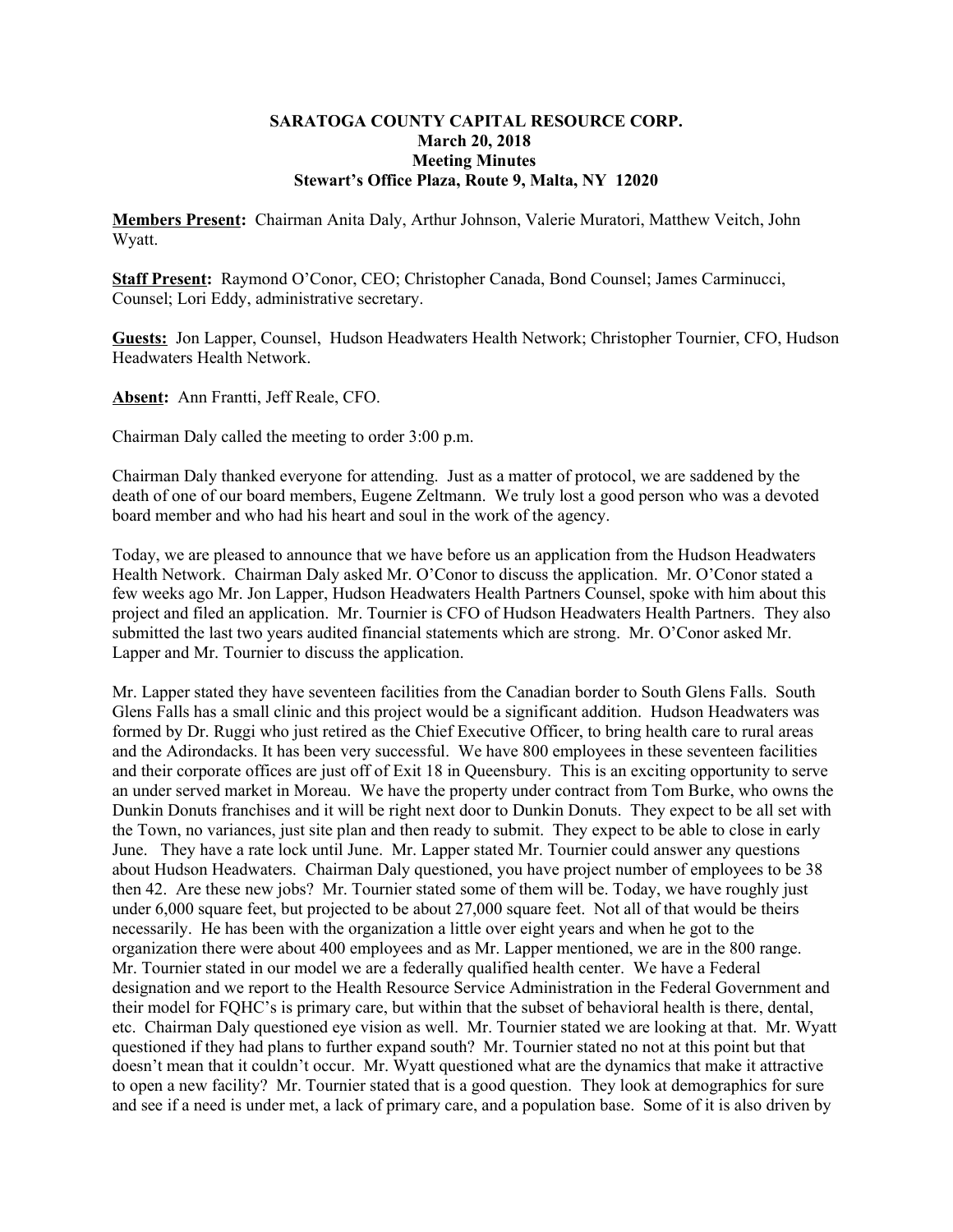the Federal Government and grant opportunities. Ms. Muratori asked if they had some Saratoga people already going into their Queensbury facility. Mr. Tournier stated they do have some. There is a mix. They sometimes go into Queensbury, they will certainly go into the Moreau site. Obviously, expanding that that will help. Often times, we are the only ones taking Medicaid because most don't because economically it doesn't work for them. We have a mission. We receive federal grants for that. The mission is really regardless of the later fact. We are required to provide a sliding fee for folks and what that means is we take an application and it is driven by income and family members and where you are against the poverty guidelines. Essentially, your visit could be zero if you meet those requirements. That mission is important to us. Mr. Johnson questioned if the financing was \$8,000,000. Mr. Tournier answered \$7,700,000. Chairman Daly questioned if that was a combination of construction and equipment? Mr. Tournier stated we are going to put up \$4,000,000 of our own money. Essentially, that will be equipment plus equity. The \$7,700,000 would be for building. Ms. Muratori questioned if they were buying the property or leasing? Mr. Tournier stated we are buying. Mr. Carminucci stated you mentioned not all of the space would necessarily be occupied by the owner. Is there a pharmacy or something? Mr. Tournier stated there is potentially a pharmacy. It might be a new line of business for us. We might decide to do a pharmacy. In previous buildings we have partnered with other pharmacies. Mr. Canada questioned if there was lease space as well for practice groups. Mr. Lapper stated we expect that the tenant would be not-for-profit as well. We are in discussions but if that doesn't happen they would probably take it themselves. Chairman Daly asked Mr. Canada if there was anything he wanted to review with us on the application or the Resolution. Mr. Canada stated no. Ms. Muratori questioned what are the hours? Mr. Tournier stated it depends on the facility. For instance, they have urgent care at a couple of facilities so they might go 8-8. Sometimes it is 8-5 with certain days longer. Ms. Muratori questioned if they were doing that here? Mr. Tournier stated here we haven't really addressed the hours yet. Mr. Carminucci questioned if they do urgent care now in your existing facility. Mr. Tournier stated no, it is too small. Primarily they do urgent care in Warrensburg and at Broad Street in Glens Falls. Mr. Canada questioned what square footage would the pharmacy be? Mr. Tournier stated 2,500. Chairman Daly asked what their timeline was on the project? Mr. Tournier stated they close on the property by June and then really get right in the ground and hope to be open early next year. Chairman Daly stated that the project certainly falls within the mission of this organization and is similar to some projects that we have done in the past and is certainly an asset for Saratoga County and the residents of Saratoga County. Mr. Johnson stated he thinks it is a good project. Mr. Canada asked about engineering and environmental issues. It is going to be submitted to the Town of Moreau in the next two weeks, and we will have no problems getting through Moreau in a couple of months. Chairman Daly stated we will hold the public hearing an after the public hearing bring the project to the Board of Supervisors. We should be able to be on their calendar for April. Mr. O'Conor stated we had a meeting scheduled for April 24<sup>th</sup> which will be after the Board of Supervisors. After discussion it was decided that a public hearing would be scheduled for Tuesday, April  $10<sup>th</sup>$  at 4:00 at the Stewart's Building in Malta.

Chairman Daly asked for a motion to accept the application for consideration for Hudson Headwaters Health Network as submitted.

The following resolution to accept the application for consideration was offered by Mr. Wyatt and seconded by Ms. Muratori. There was no further discussion.

## **Resolution No. 7-2018**

Resolved to approve the application for Hudson Headwaters Health network as presented.

 $Aves - 5$  $Noes - 0$ Adopted  $5 - 0$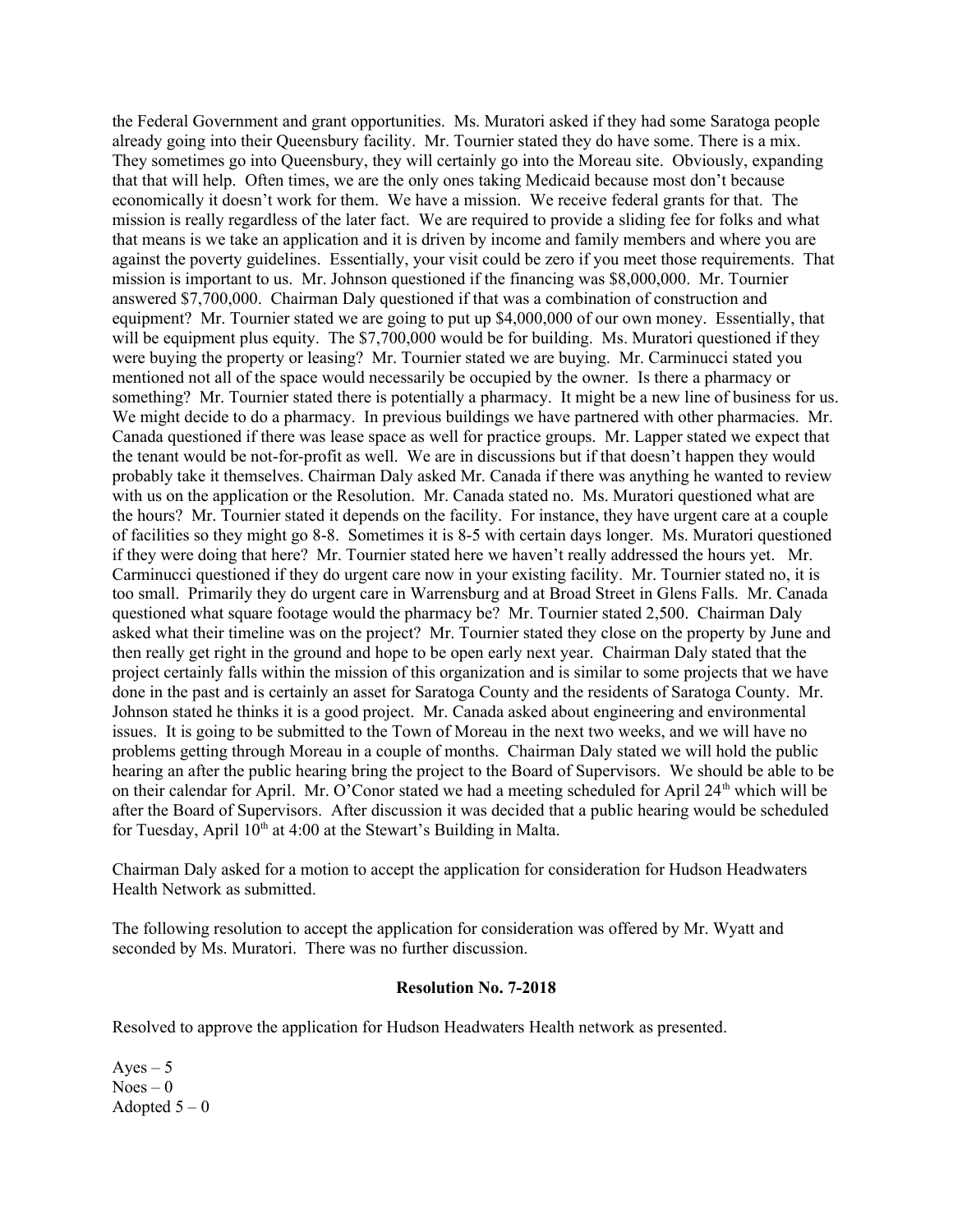Chairman Daly stated we will move on and get this scheduled for a public hearing. Chairman Daly thanked Mr. Tournier and Mr. Lapper for attending. Mr. Tournier and Mr. Lapper then left the meeting.

Mr. O'Conor stated we need a vote on the Inducement Resolution that Bond Counsel has prepared for us. Mr. Canada stated it is similar to what we just went through for Skidmore.

Chairman Daly asked for a motion to go forward with the application for Hudson Headwaters Health Network and to set a public hearing for Tuesday, April 9, 2018.

The following resolution to set the public hearing for Hudson Headwaters Health Network for April 9, 2018 was offered by Mr. Johnson and seconded by Mr. Wyatt. There was no further discussion.

## **Resolution No. 8-2018**

Resolved to approve the Inducement Resolution and set the public hearing for the application for Hudson Headwaters Health network as presented.

 $Aves - 5$  $Noes - 0$ Adopted  $5 - 0$ 

Chairman Daly stated the next item on the agenda is the Audit Report. Mr. Johnson stated the Audit Committee met and reviewed the 2017 Audit Report. There were no findings of any consequence in the report and the Committee approved accepting the 2017 Audit Report.

Chairman Daly asked for the motion to accept the 2017 Audit and Report. The motion was made by Mr. Wyatt and seconded by Mr. Johnson. There was no further discussion. All board members voted in favor.

Chairman Daly stated the next item on the agenda is the engagement of Cusack  $\&$  Company as recommended by the Audit Committee for our internal auditors for 2018. The motion to engage Cusack & Company as recommended by the Audit Committee was made by Mr. Wyatt and seconded by Ms. Muratori. There was no further discussion. All board members voted in favor.

Chairman Daly stated the next agenda item is ABO PARIS filings. Mr. O'Conor stated he will be filing these later this afternoon or tomorrow with the Authorities Budget Office. Each of you has a copy of the Annual Report for 2017. There isn't a whole lot new from prior years other than an update to projects in which we were engaged in 2017. The Saratoga Hospital issue back in January of last year and RW Preservation (Raymond Watkin Senior Apartments) are listed in there. There is an update to the financial information which is identical to what we just looked at in the Audit Report. If you recall back in October when we worked on the budget for this year and projecting out from here, we talked about the grant program and our prospective income. We made some changes to the original budget. The Authorities Budget Office requires in the annual report that we display the actual numbers for 2017, our estimates for 2018 and project out another four years. That information is on the last page of your packet.

A motion to accept and approve the annual report for PARIS filings was made by Mr. Veitch and seconded by Mr. Johnson. There was no further discussion. All board members voted in favor.

Mr. O'Conor stated the agenda lists other reports that are filed with the Authorities Budget Office. The next item is the Procurement Report. We only have to report transactions in excess of \$5,000.00 and the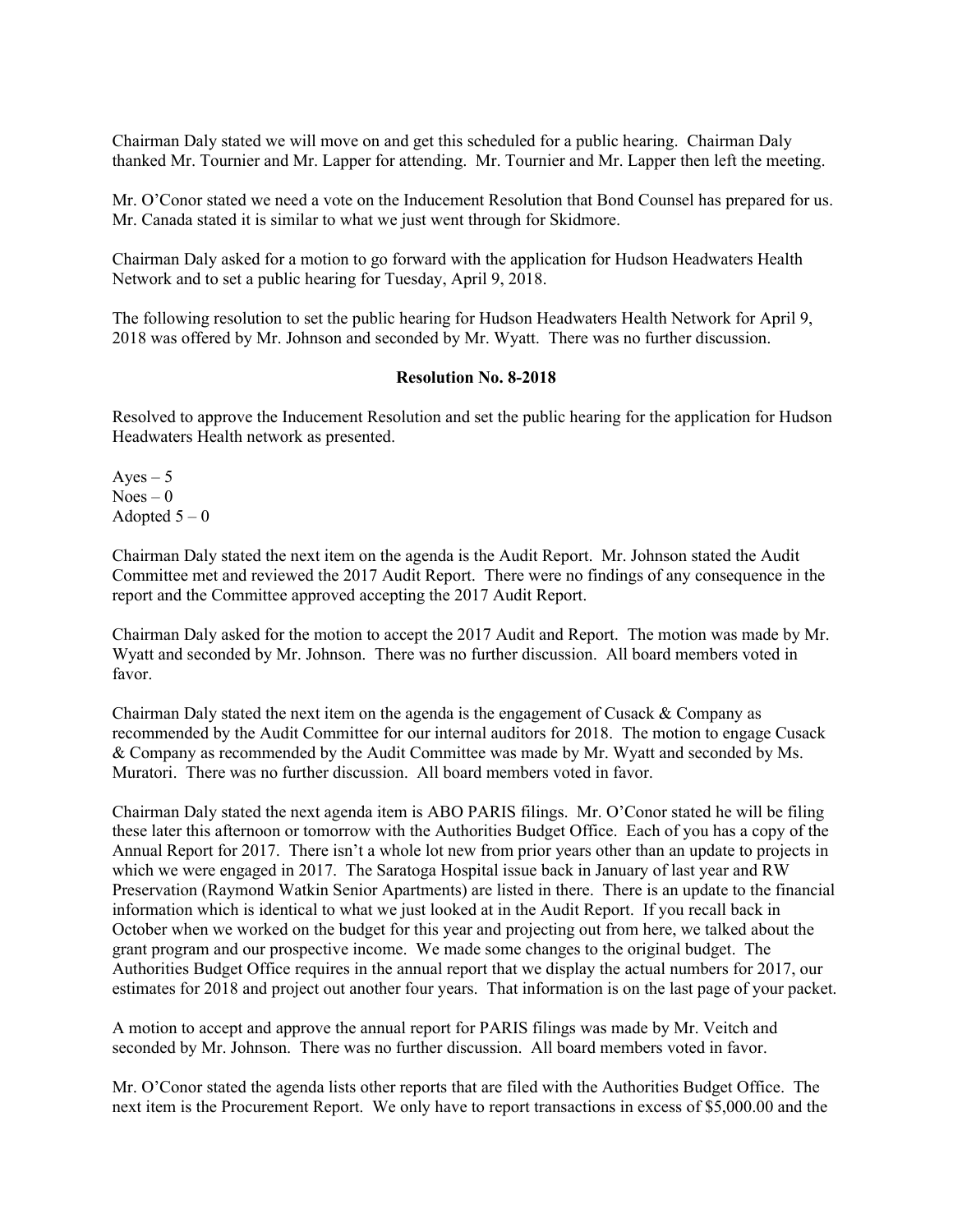only one we had last year was the contract for Mr. O'Conor's services. The Investment Report was simple as well. All of our assets are in one bank account so that is all that gets reported to Authorities Budget Office. The Performance Measurement Report is included in the Annual Report. The Measurement Report is the summary of the transactions that we did with Saratoga Hospital and RW Preservation. He also noted that we accepted an application late in 2017 for the Skidmore project. The Audit Report is submitted to the ABO as well.

Mr. Wyatt questioned with the balance on the account, should we have a discussion with the bank to see if there is anything better interest bearing that we could move money into. Mr. O'Conor stated rates are raising and he thinks things are going to be a little more competitive. Mr. O'Conor stated he would reach out to Ballston Spa National Bank and see what else they can do for us. Mr. O'Conor commented he looked at rates and up until now, there was little reward for extending out. Mr. O'Conor stated our investment policy states that we can invest in any FDIC insured account and if our balances exceed FDIC limits the account must be collateralized with securities. We can also invest in securities authorized by the State Comptroller's Office. In a rising rate environment there is risk in going out longer term on bonds. Bond values go down as rates go up. He doesn't think this is right environment to do that. There is also the unpredictability of income for us. We were talking about the grant program and perhaps investing as much as \$40,000 a year in that. If interest rates rise higher and we still have a large balance it may be a good time to invest longer term.

Mr. O'Conor stated regarding the next item on the agenda, that he could not confirm who the board appointed as the Procurement Officer. Mr. O'Conor recommended that we appoint Mr. Reale for the position of Procurement Officer. Chairman Daly asked for a motion to appoint Mr. Reale as Procurement Officer. The motion was made by Mr. Wyatt and seconded by Ms. Muratori. There was no further discussion. All board members voted in favor.

Mr. O'Conor stated the next item on the agenda is submission of Ethics Disclosures with the County Attorney's Office. April  $1<sup>st</sup>$  is the deadline. Chairman Daly stated to her knowledge they have all been done.

Mr. O'Conor stated Mr. Zeltmann was our Ethics Officer. We will need to appoint an Ethics Officer. Chairman Daly stated she would nominate Ms. Frantti for the position of Ethics Officer. Chairman Daly then asked for a motion to appoint Ms. Frantti as Ethics Officer. The motion was made by Mr. Wyatt and it was seconded by Ms. Muratori. There was no further discussion. All board members voted in favor.

Mr. O'Conor stated the next agenda item is invoices. The first invoice for \$3,400.00 is for Cusack & Company under a contract. The next item is Advantage Press. There were two bills, \$515.00 for brochures and \$150.00 for business cards. The third item is Great American Insurance Company in the amount of \$1,100.00 and Philadelphia Insurance Company in the amount of \$1,618.01, which are for liability, Directors and Officers coverage and the umbrella policy. The next item is for Mr. O'Conor in the amount of \$9.65 for postage to mail items to the accountant's office. He also purchased a multifunctioning device (printer, scanner, copier, fax) as the organization does not have one. One item that was not on the list was Chairman Daly's attendance of New York State Association of Towns annual conference. The travel and expenses related to that were \$1,010.00. Ms. Muratori made a motion to approve the invoices, seconded by Mr. Johnson. There was no further discussion. All board members voted in favor.

Mr. O'Conor stated the only other thing he had on the agenda was the next scheduled meeting was for April 24<sup>th</sup> but if we are meeting on April 10<sup>th</sup> we shouldn't need to meet again on the 24<sup>th</sup>.